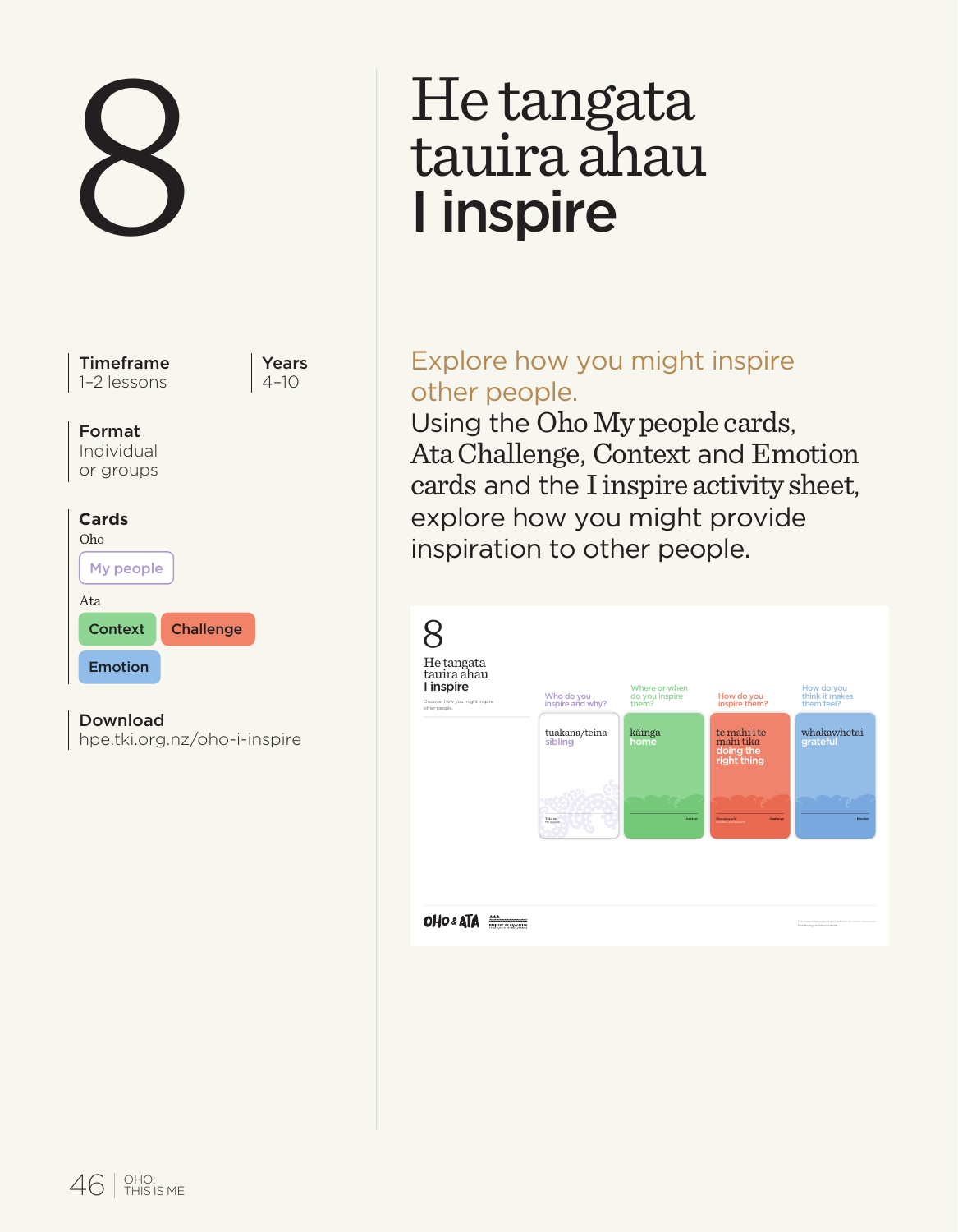#### Ways to use the resource

- If you don't have the Ata resource. download and print the cards from hpe.tki.org.nz/ata or use the blank Oho cards to create your own.
- Capture outputs in a format of your choice.

#### Discuss & compare

• Explore the different perspectives and ideas around people of inspiration and connections. Then, discuss and compare your findings with the group or classroom.

#### Next steps

• Explore other aspects of whānau and identity with activities such as My place in time, My people of inspiration, My unique whānau, and My whānau in my place of learning.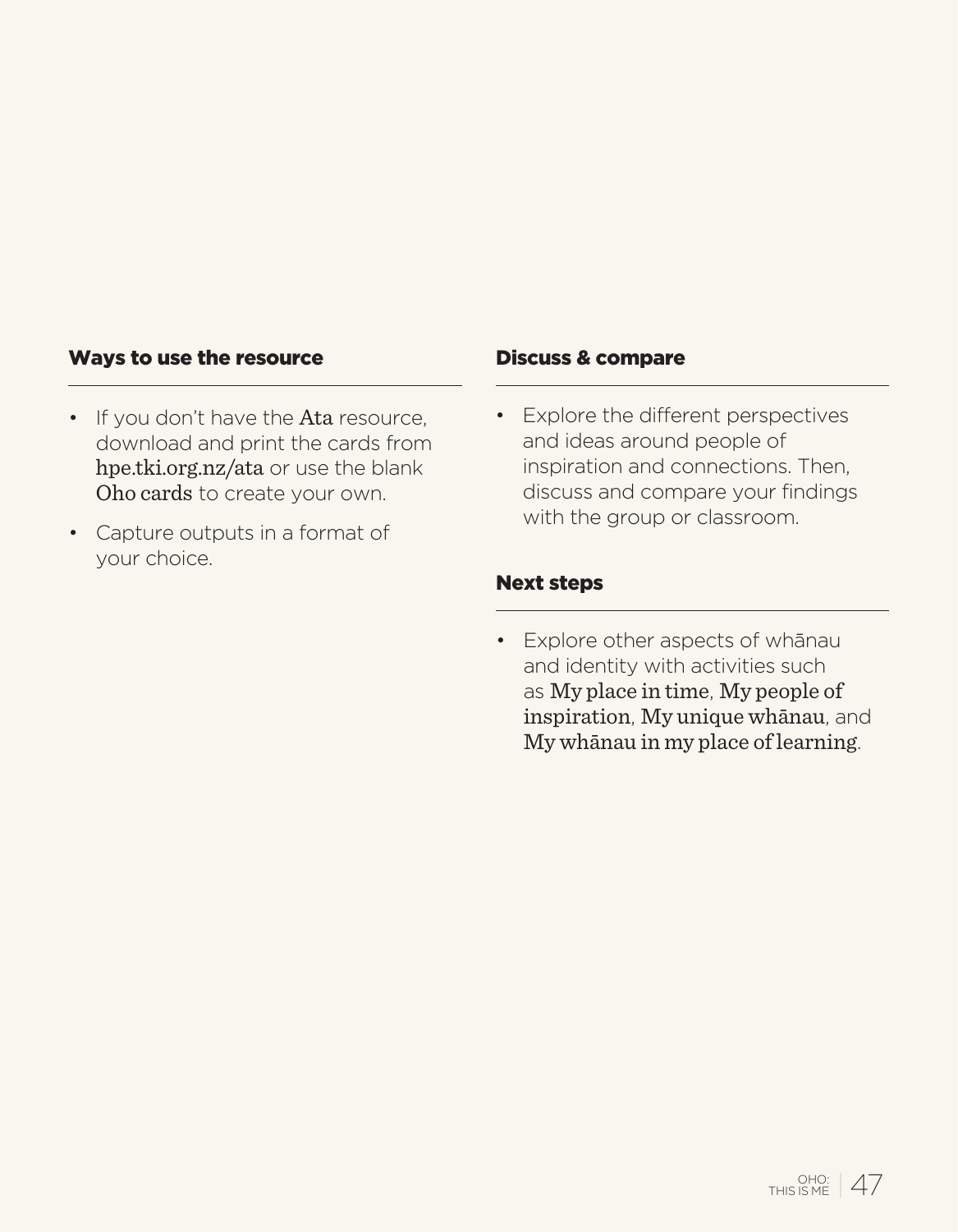# What you will need

# Oho My people cards.



# I inspire activity sheet:

One per person or group

| He tangata<br>tauira ahau<br>I inspire<br>Discover haw you might inspire<br>other people. | Who do you<br>inspire and why? | Where or when<br>do you inspire<br>them? | How do you<br>inspire them? | How do you<br>think it makes<br>them feel?                                             |
|-------------------------------------------------------------------------------------------|--------------------------------|------------------------------------------|-----------------------------|----------------------------------------------------------------------------------------|
|                                                                                           | TRANS<br><b>William</b>        | <b>Service</b>                           | more                        | suns.                                                                                  |
| <b>OHO &amp; ATA</b><br>$\frac{1}{2}$                                                     |                                |                                          |                             | the manufacturers and archive all other team and<br>Total Microsoft College Laboratory |

Ata Context, Challenge, and Emotion cards.